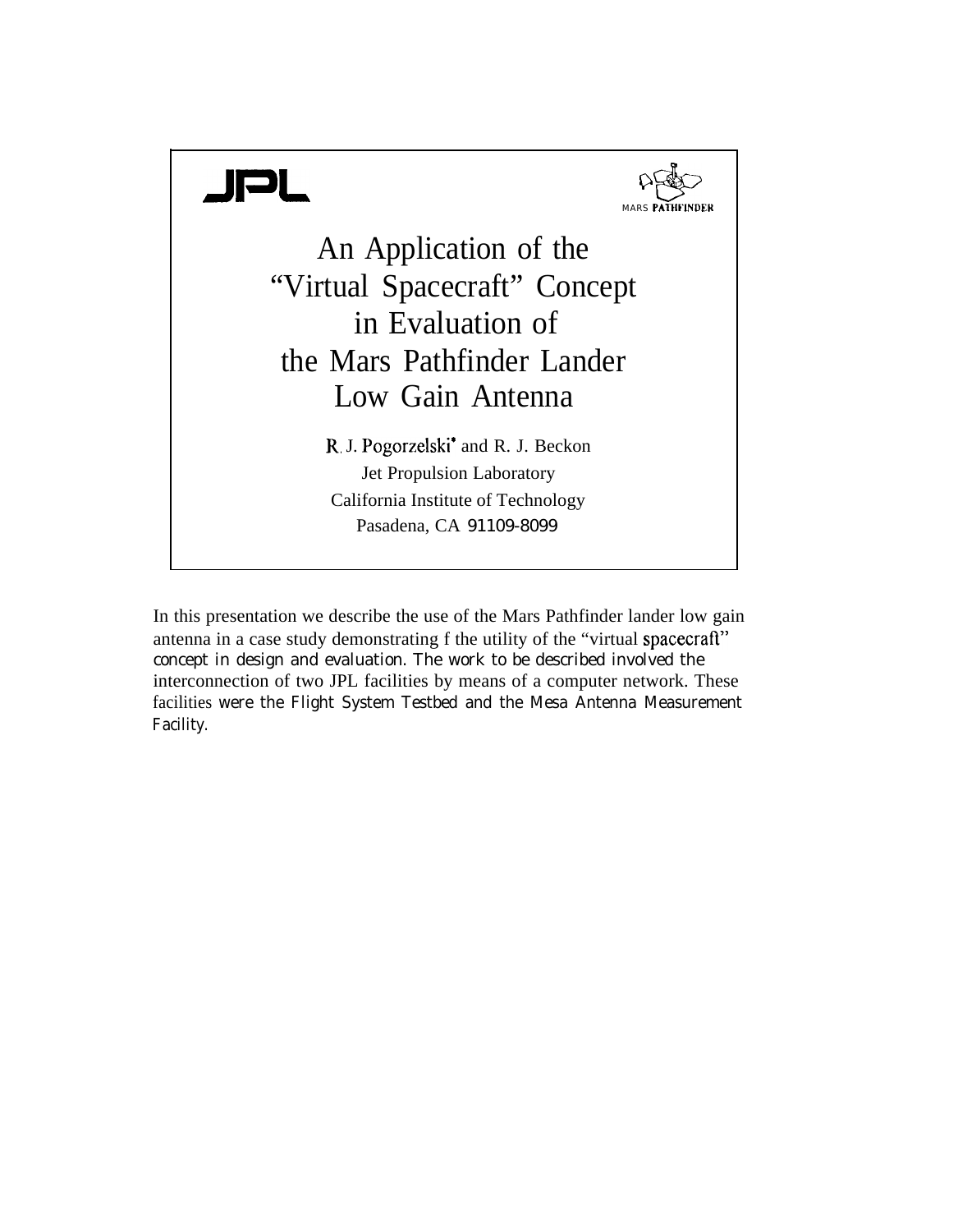

We begin with a description of the "virtual spacecraft" concept indicating both the overall vision and the current state. Then, the lander configuration will be shown together with the pattern of the low gain antenna located thereon. The goal was the simulation of the communications link performance during the landing sequence. This involved the use of the results of a Monte Carlo simulation of the spacecraft landing dynamics. Using this data the Antenna Measurement Facility was able to provide the Flight System Testbed with antenna gain versus time during the descent sequence for use in the link simulation.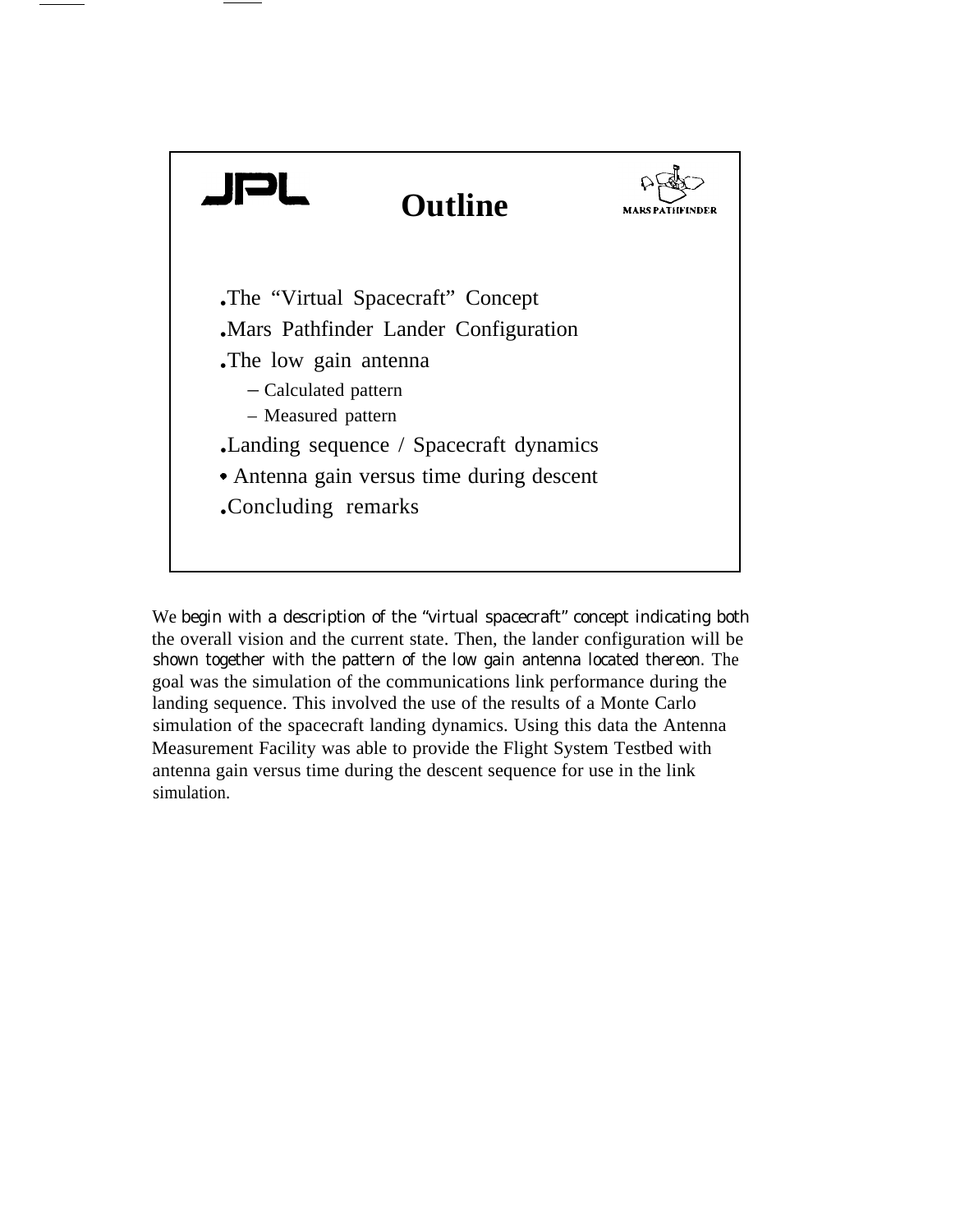

The "virtual spacecraft" consists of a set of spacecraft subsystems, some of which are implemented in hardware and some of which are computer simulations. These "subsystems" need not be co-located. Early in the design process, all or nearly all of the subsystems are computer models. As the design evolves, more and more of the system is implemented in hardware. Near the end of the design process, nearly all of the subsystems will be hardware albeit breadboard quality in most cases. This enables mission scenario simulation during the design process which in turn facilitates interactive collaboration between the designers and the mission operations personnel as well as the principal investigators involved in the mission.

At present, the FST and the Antenna Measurement Facility are linked by network and measured data can be transferred to the FST. We have not yet established the means for the FST to control the measurement but this is planned.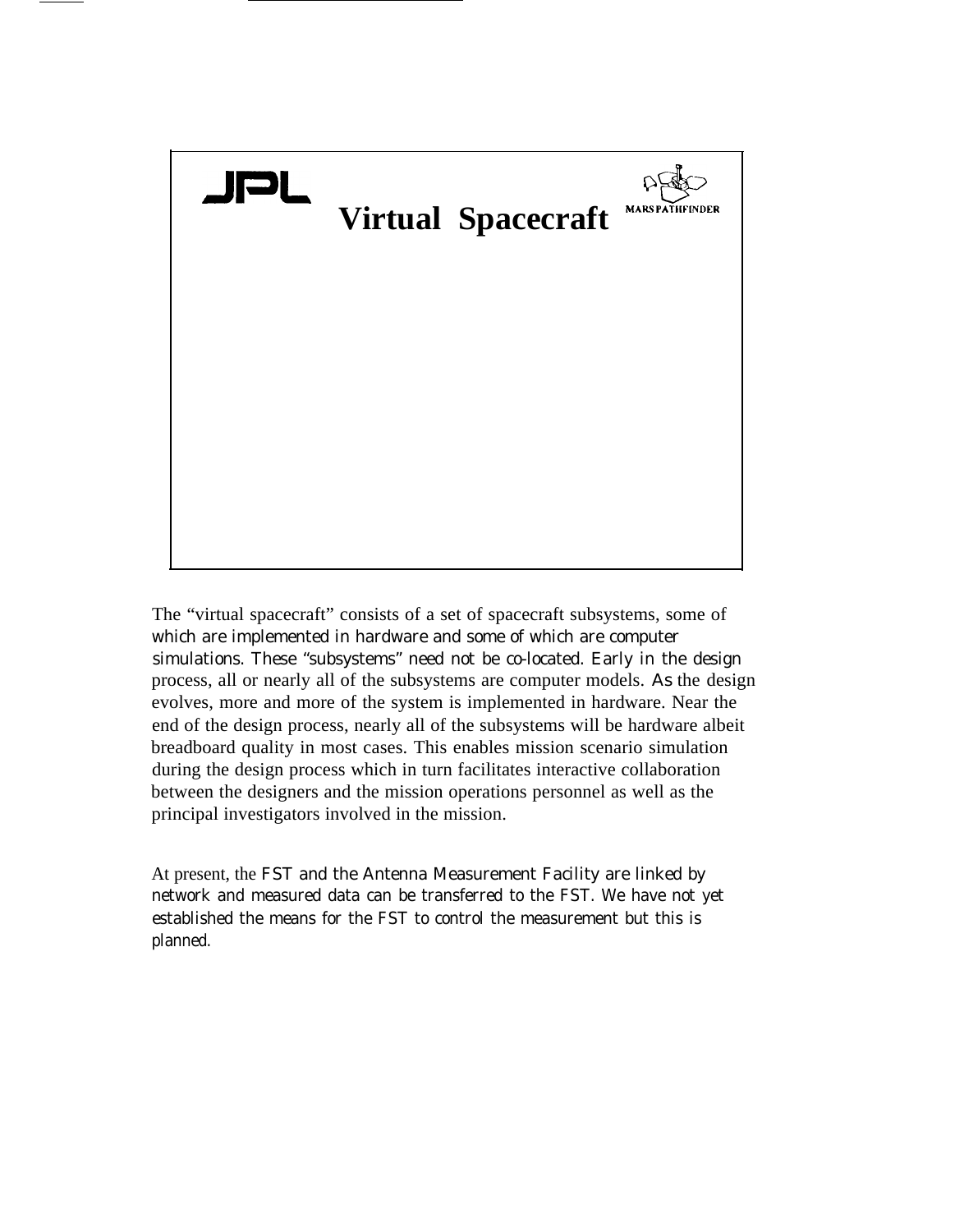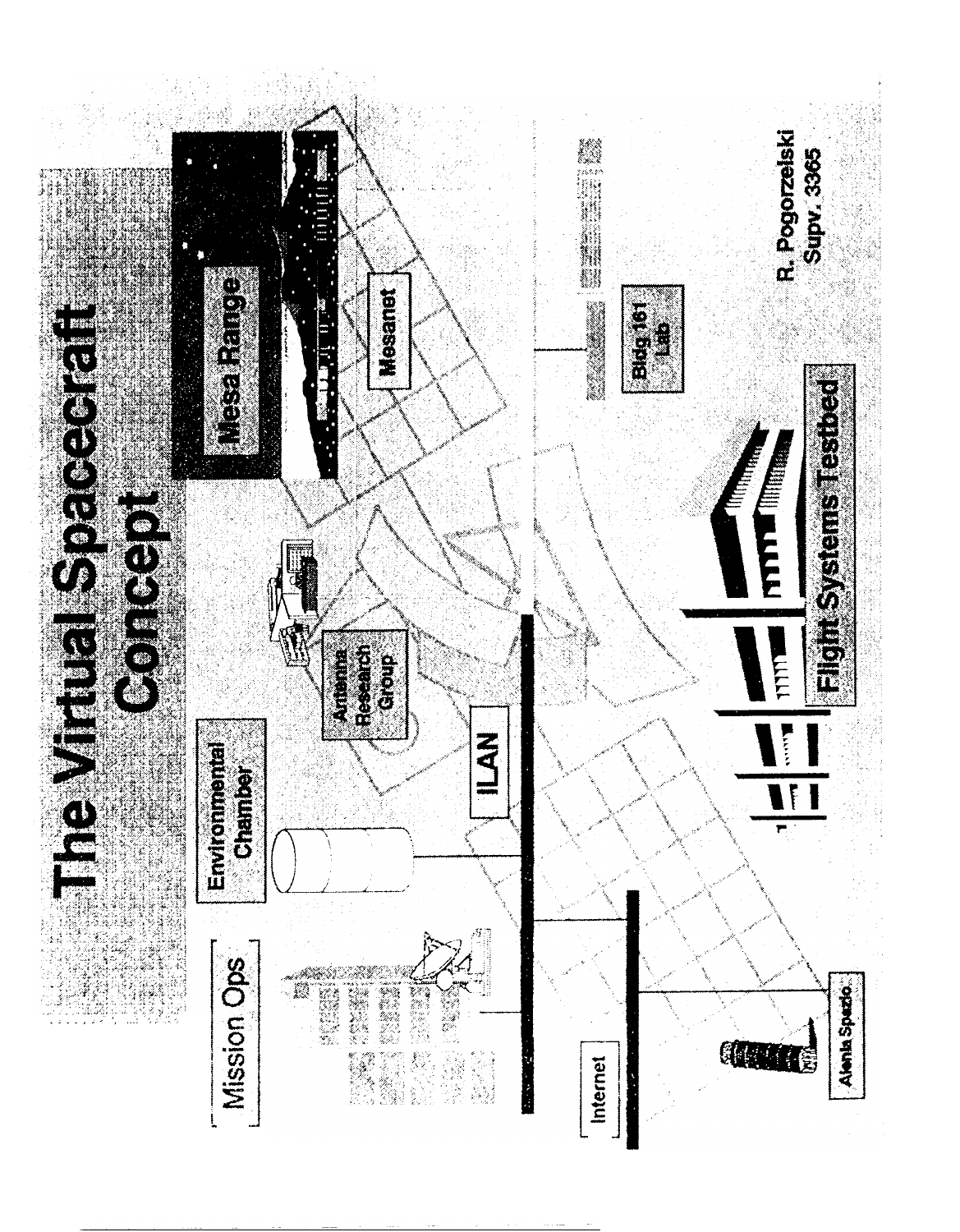

For purposes of assessment of the low gain antenna performance at X-band, this configuration was used to represent the lander during descent to the Martian surface. It is assumed to be a collection of perfectly conducting panels as shown. The antenna is tipped approximately 12 degrees from vertical to accommodate the tilt of the lander hanging beneath the parachute. A crude mock-up of the configuration was constructed from aluminum and foil covered foam for measurement purposes. This configuration was also used in a computational model based on APATCH, a computer code based on high frequency asymptotic theory.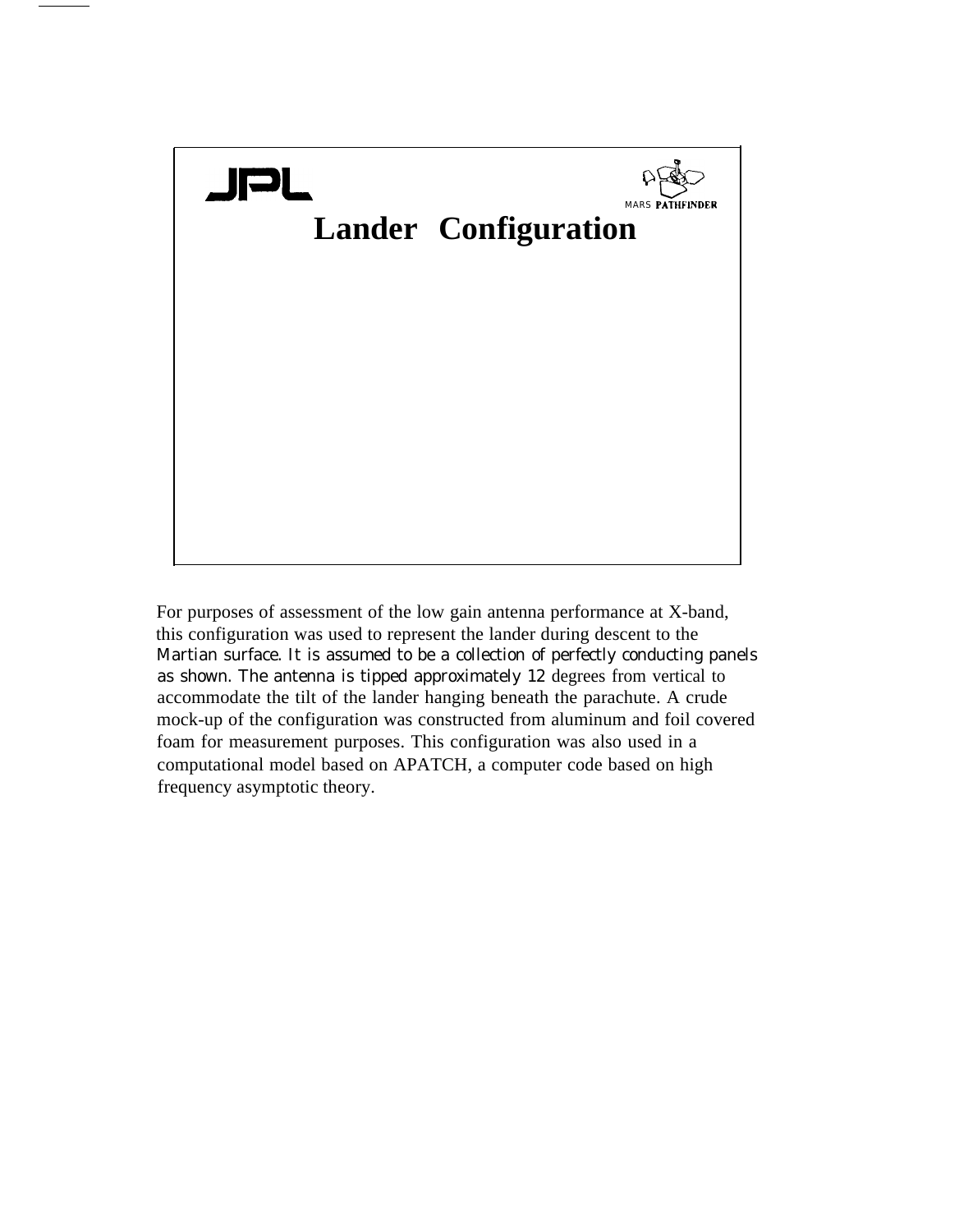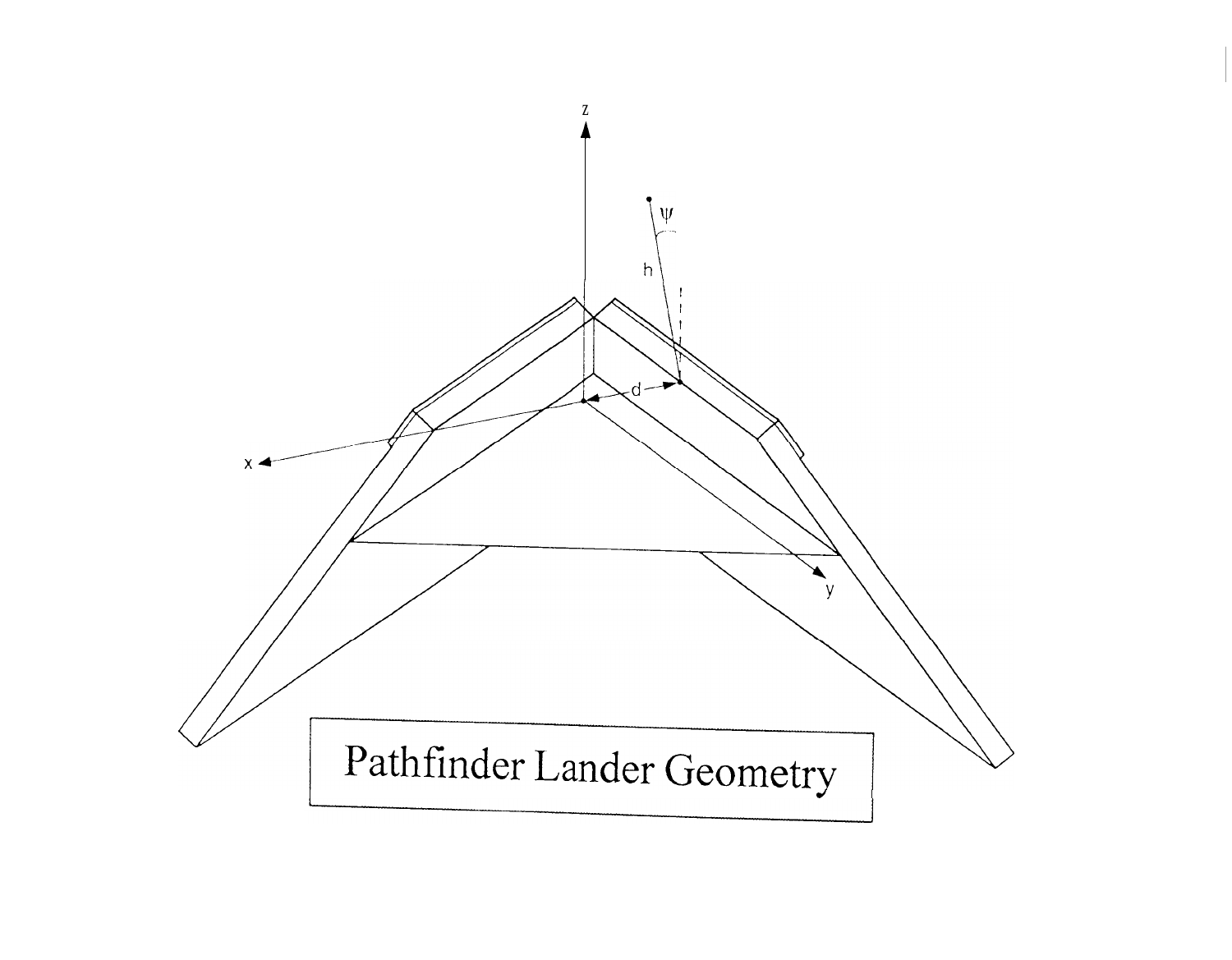

This is a photograph of the physical mock-up showing the low gain antenna, a short monopole with a small metallic skirt.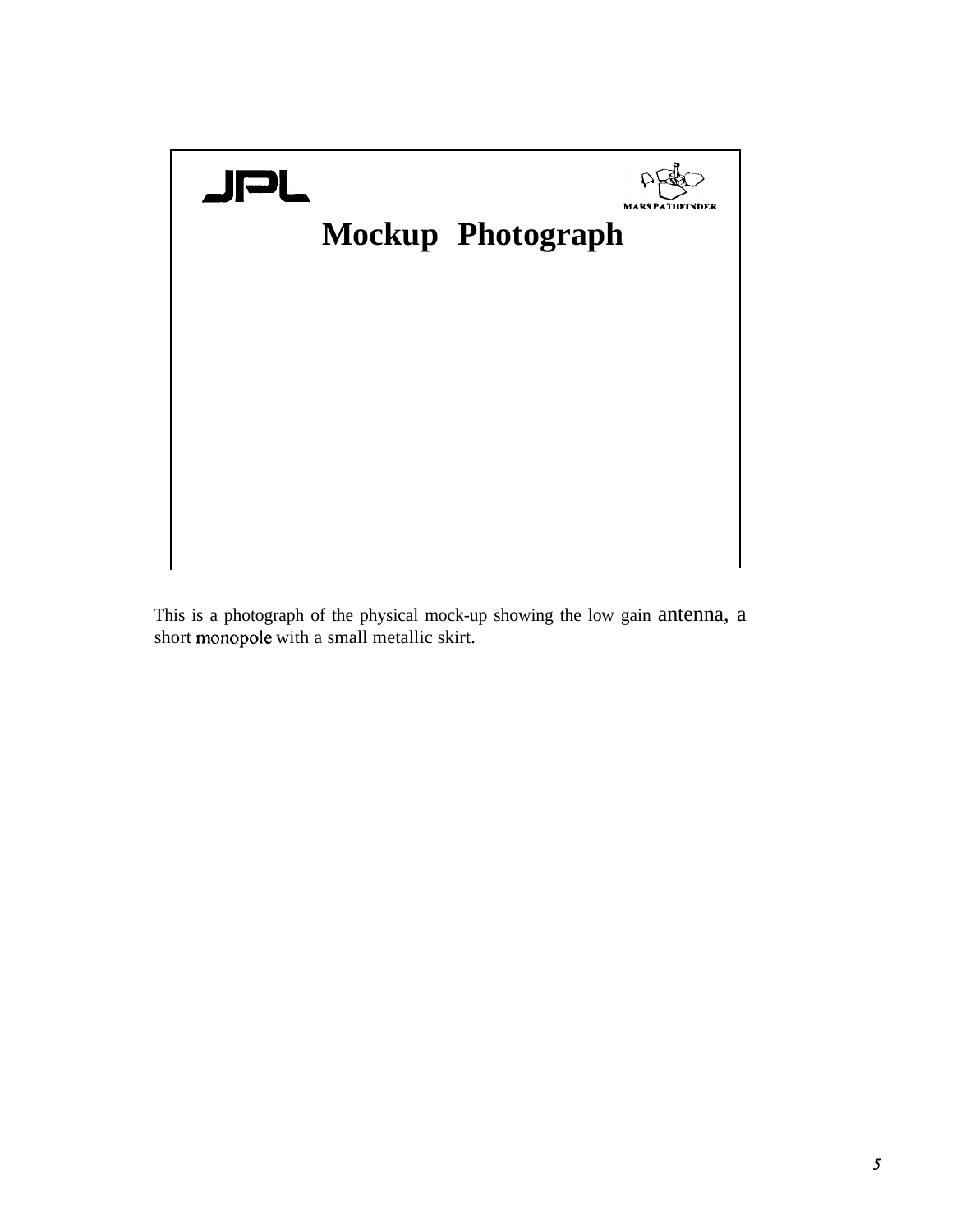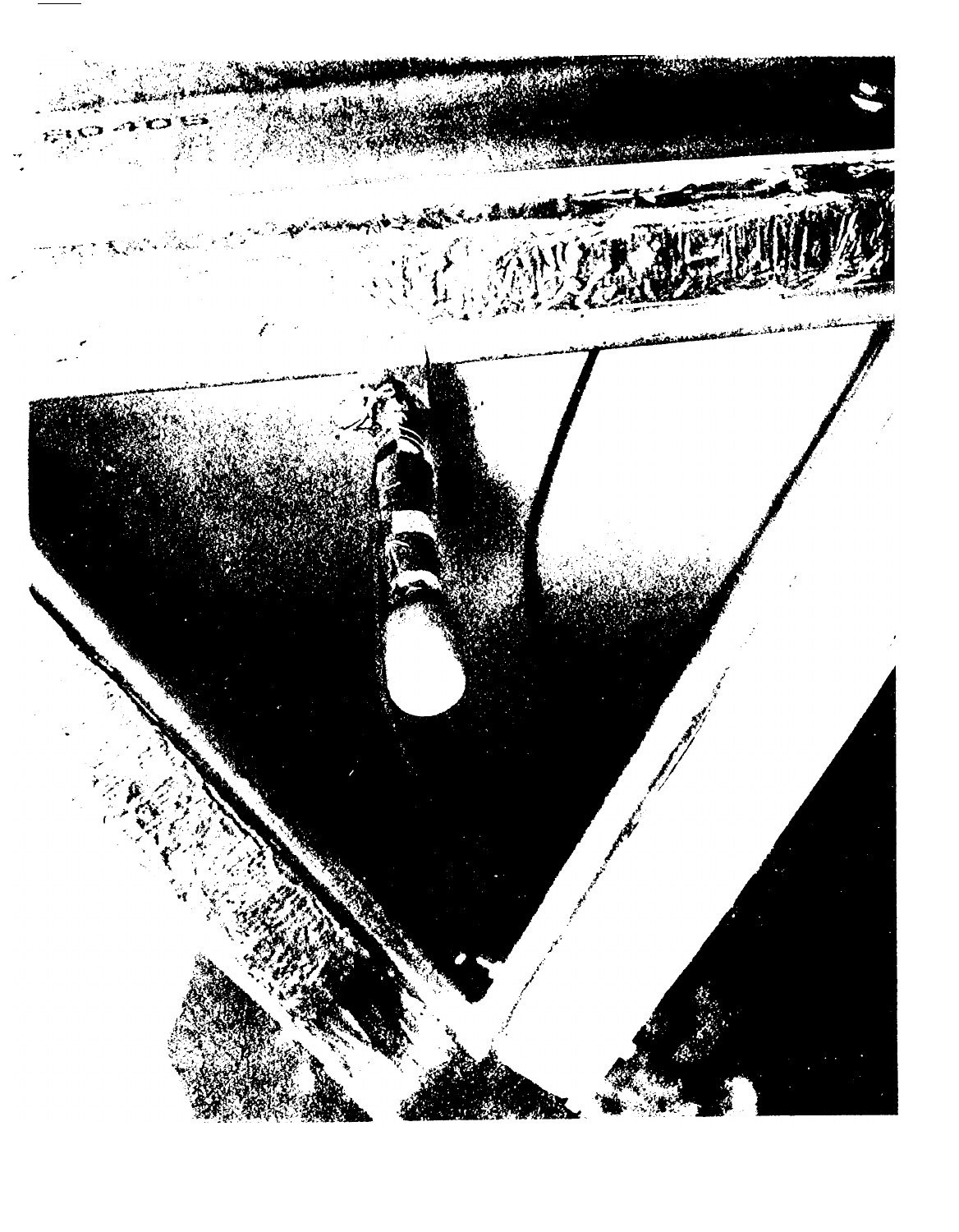

This shows the mock-up with a square of rf absorbing material in place. This configuration was used to limit the interaction between the antenna and the lander. This results in an antenna pattern more closely resembling that of the antenna in free space (without the lander present).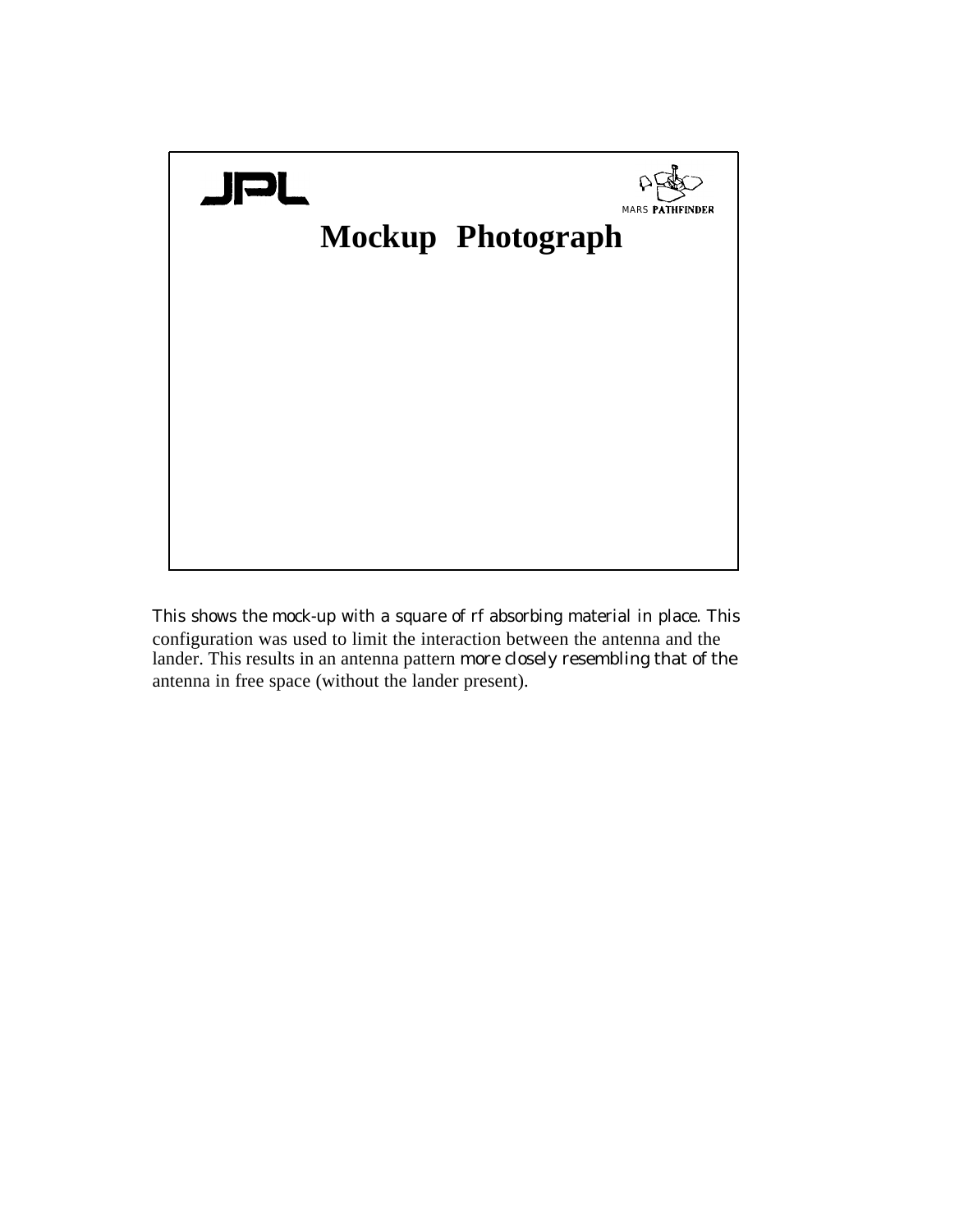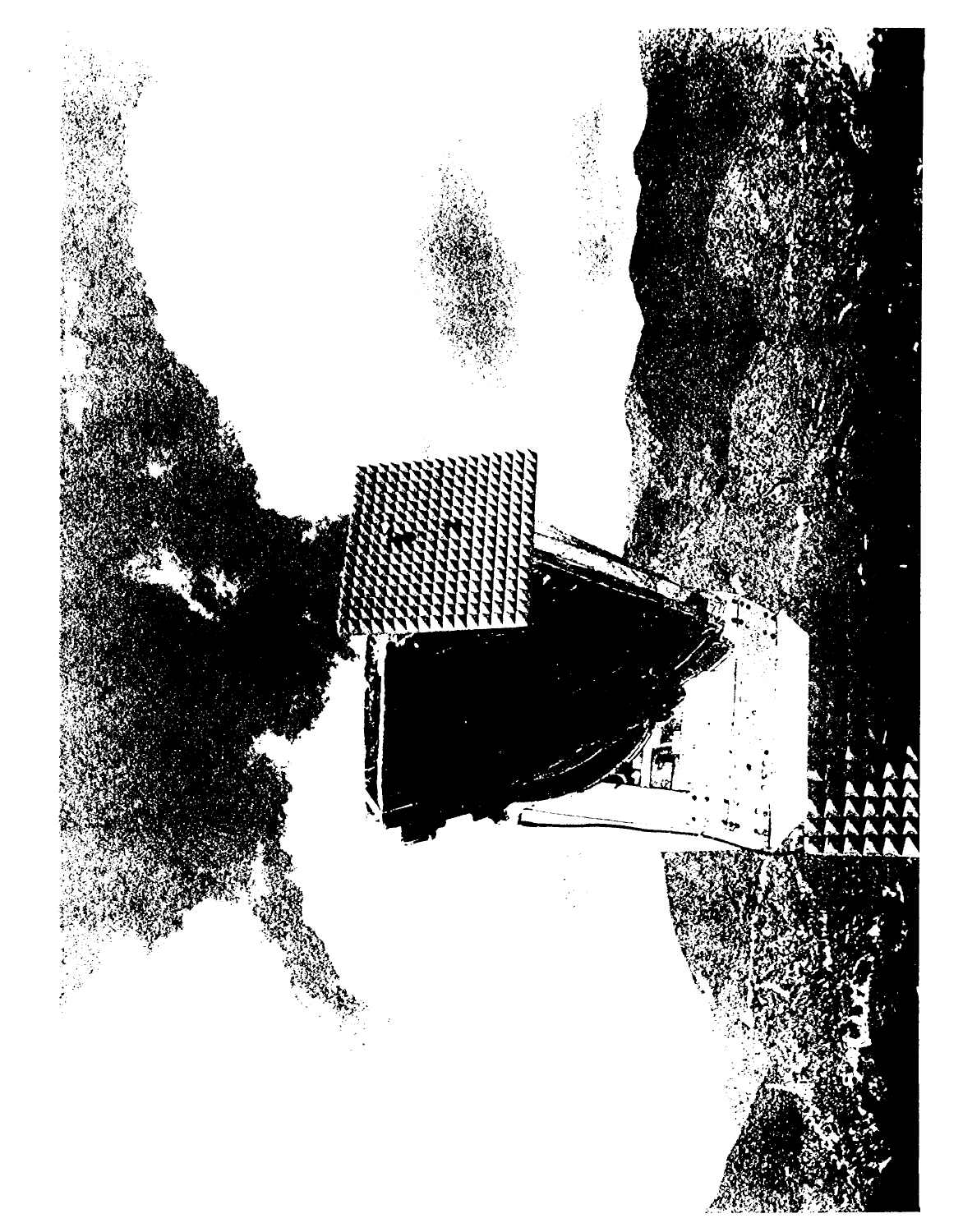

The plot in the upper right shows the pattern of the antenna with the absorber in place. The antenna used in the simulation consisted of three colinear dipoles weighted so as to match the free space pattern of the actual antenna. This is shown in the lower lefi plot along with the computed pattern when this antenna is mounted on the lander. Note the evidence of significant integration. The plot at the lower right shows the measured pattern of the antenna on the lander. Qualitative agreement with the corresponding calculated result is evident,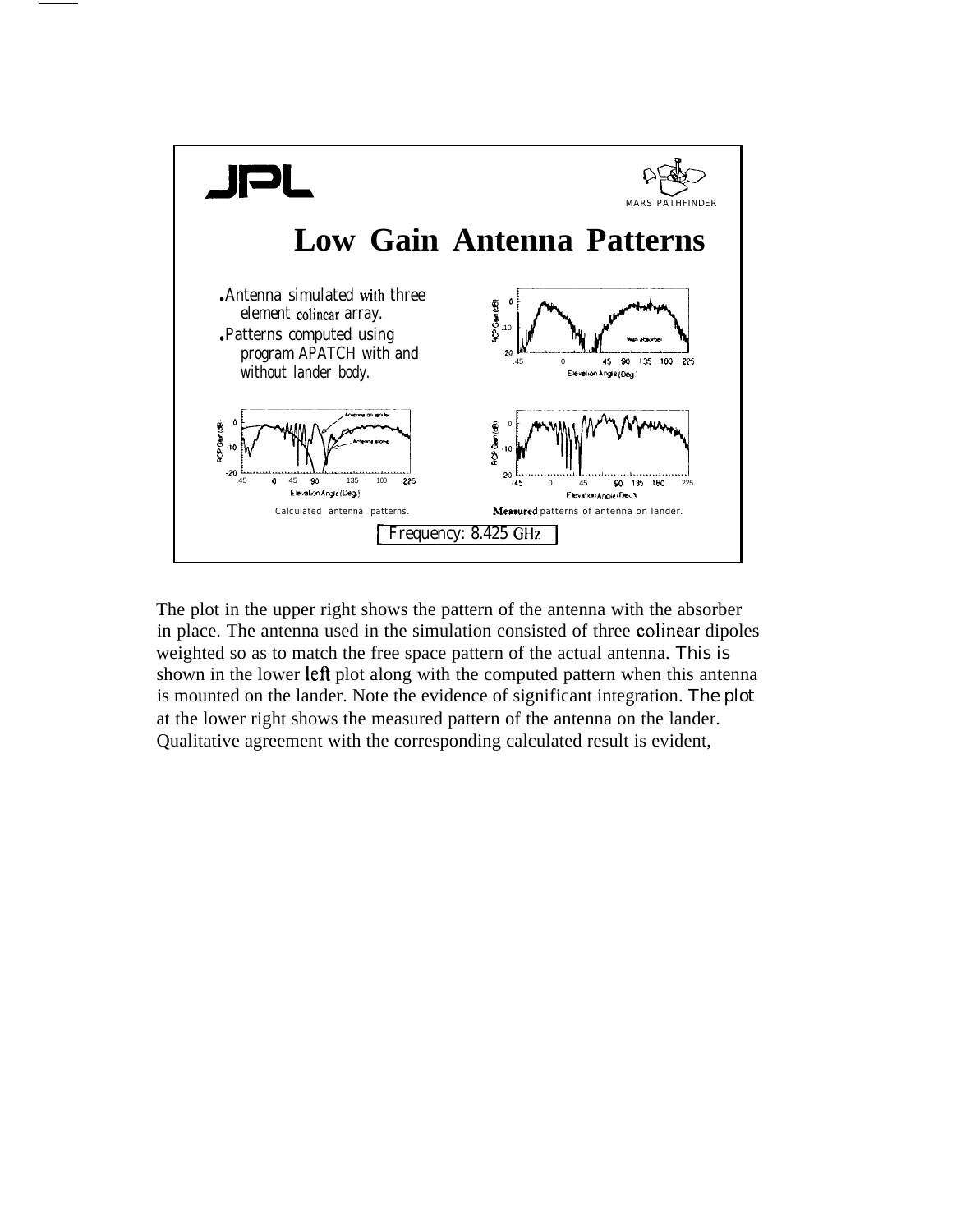

This diagram indicates the sequence of events during the descent to the Martian surface. Early in the sequence the direction to theearth is nearly directly normal to the-triangular top of the lander; that is, nearly in the null of the antenna were it not for interactions with the lander. Later in the descent, line to the earth is nearly normal to the antenna. During this sequence, the motion of the lander is expected to result in rapid variation of the antenna gain.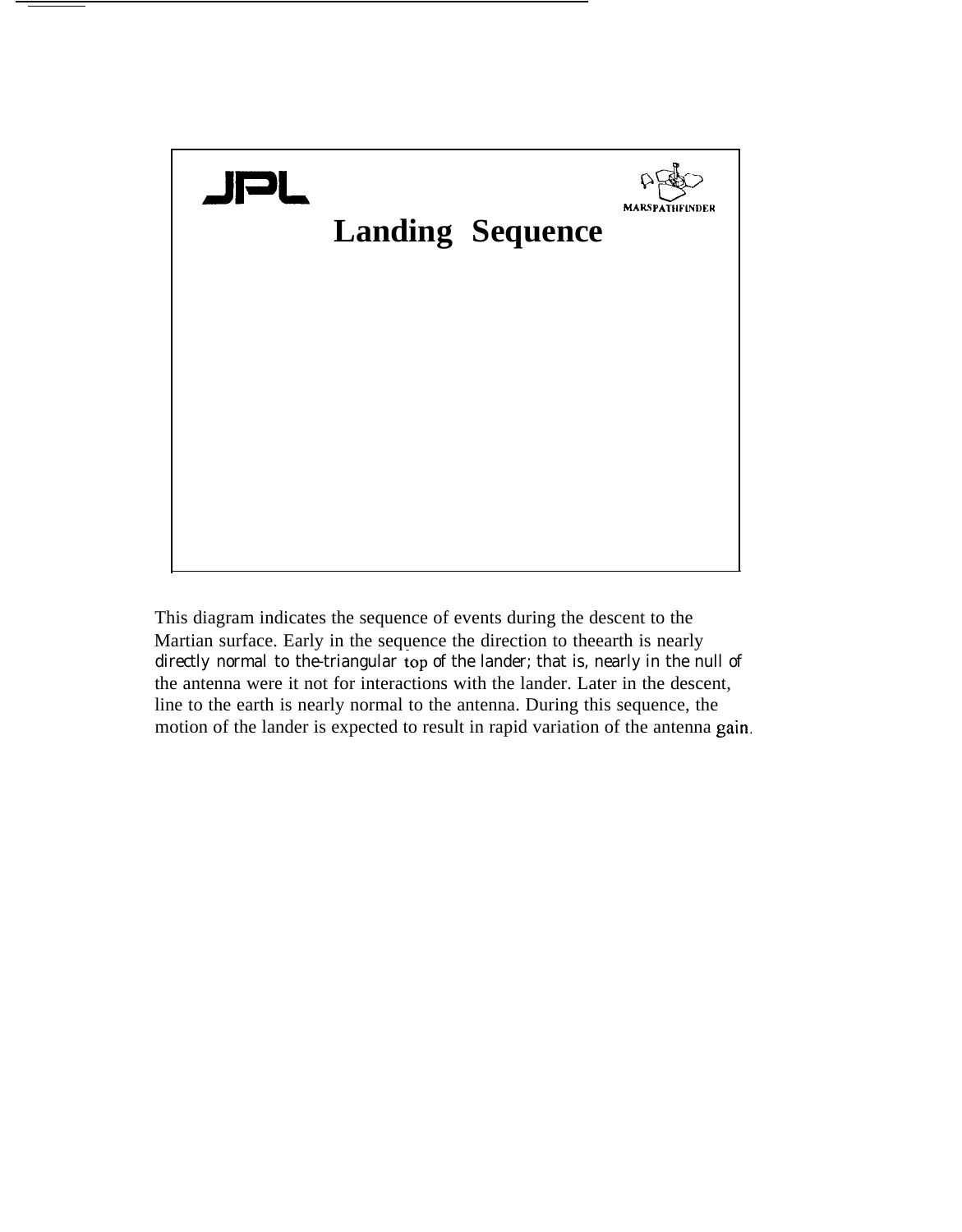

**RADELEIRS**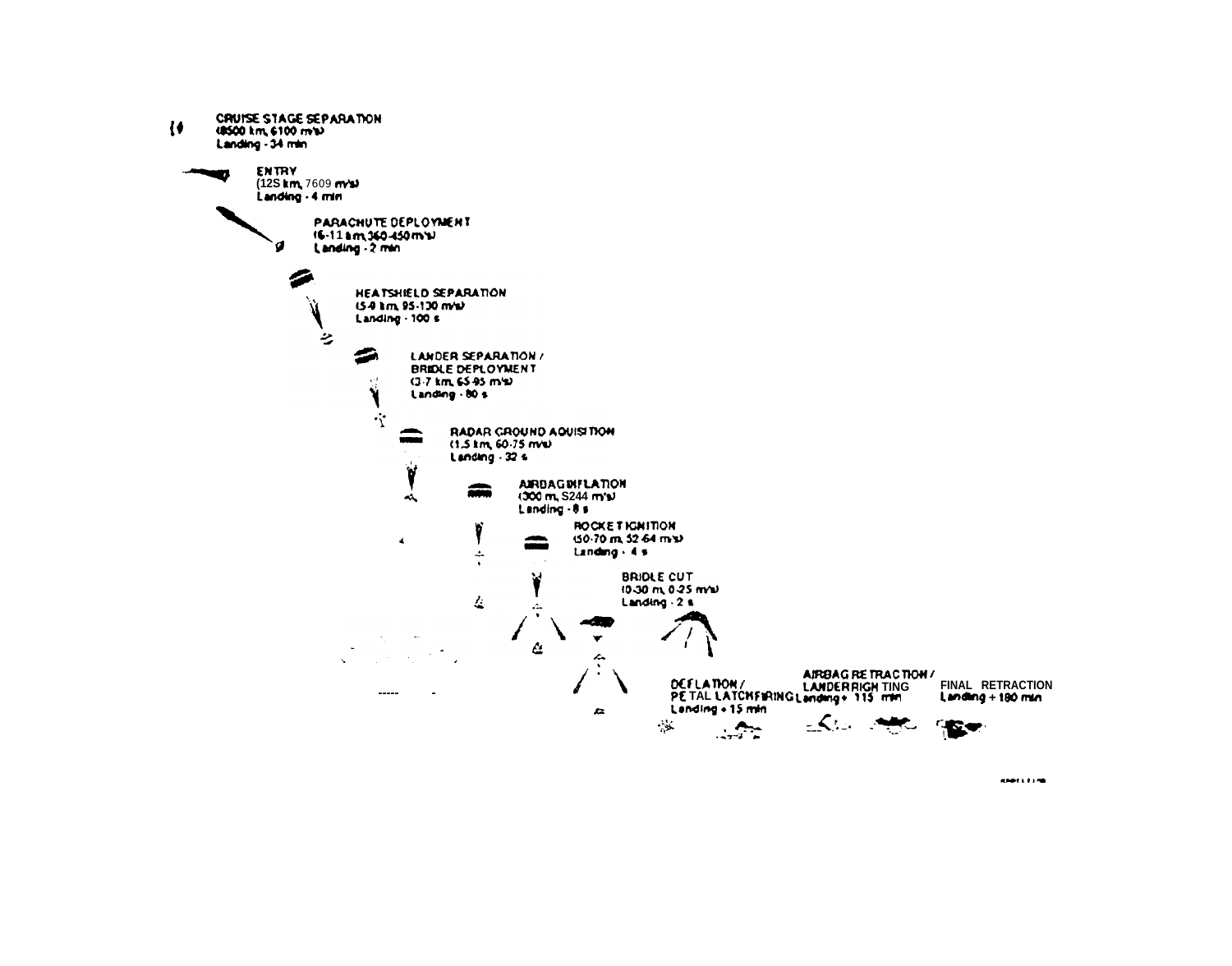

The plot on the lefl is one sample of the Monte Carlo dynamics simulation and indicates the angular location of the earth as viewed from the lander. The plot on the right is the resulting computed antenna gain versus time during the descent. The expected gain variation is obviously present and, in fact, precludes the use of amplitude modulation for this link.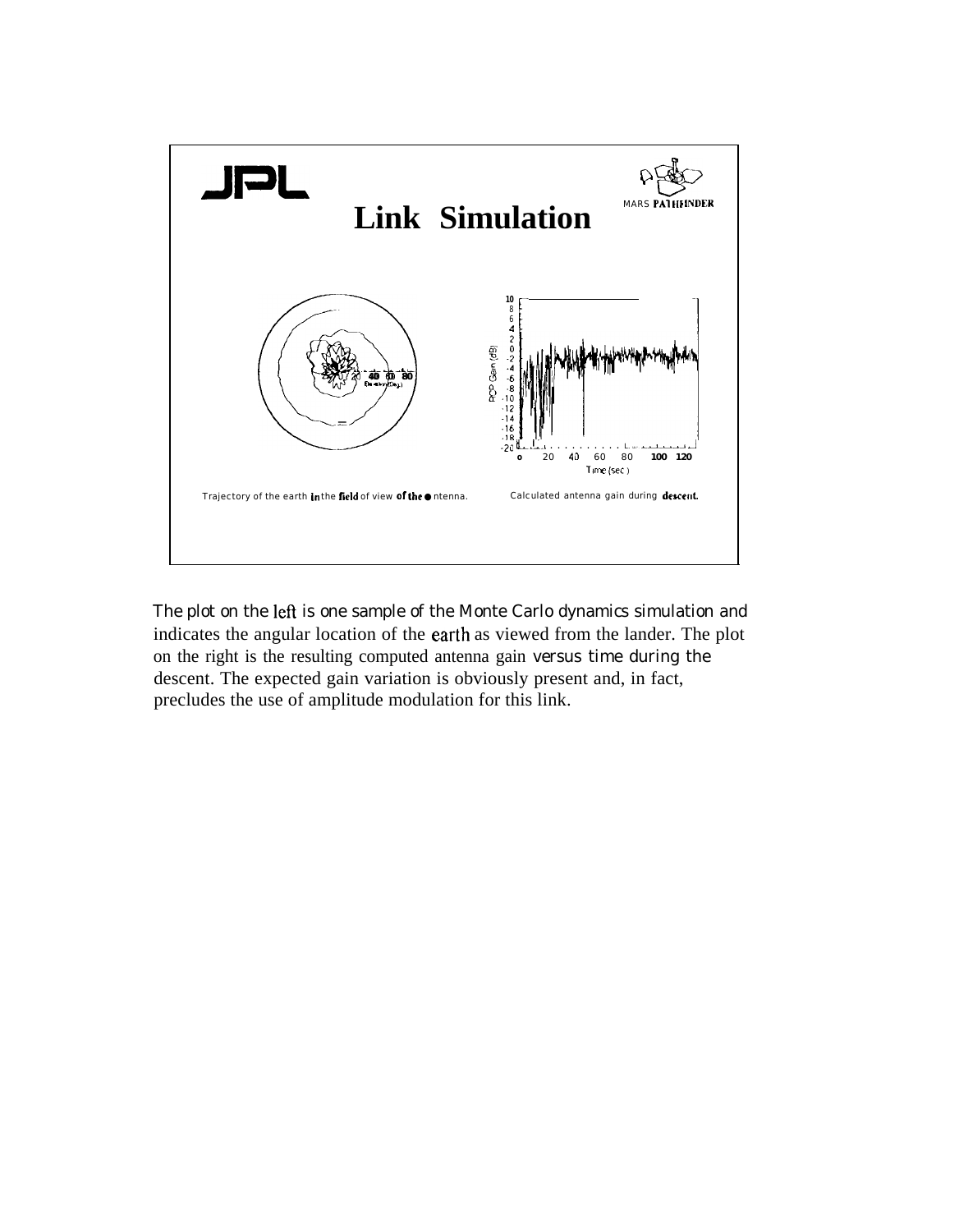

This is a comparison of the computed (modeled) and measured antenna gain during descent. The measured result was obtained by programming the antenna range positioner to trace out the trajectory necessary to cause the transmit antenna to follow the path of the earth the in field of view of the antenna as indicated by the Monte Carlo dynamics simulation. Although, in principle, this could be done under command of the Flight System Testbed, the positioners used were not capable of executing this motion in real time so the gain data had to be prerecorded at a slower rate and then "played back" during the communications link simulation. Nevertheless, only the gain on the trajectory had to be measured as opposed to a full hemispherical pattern for later interpolation.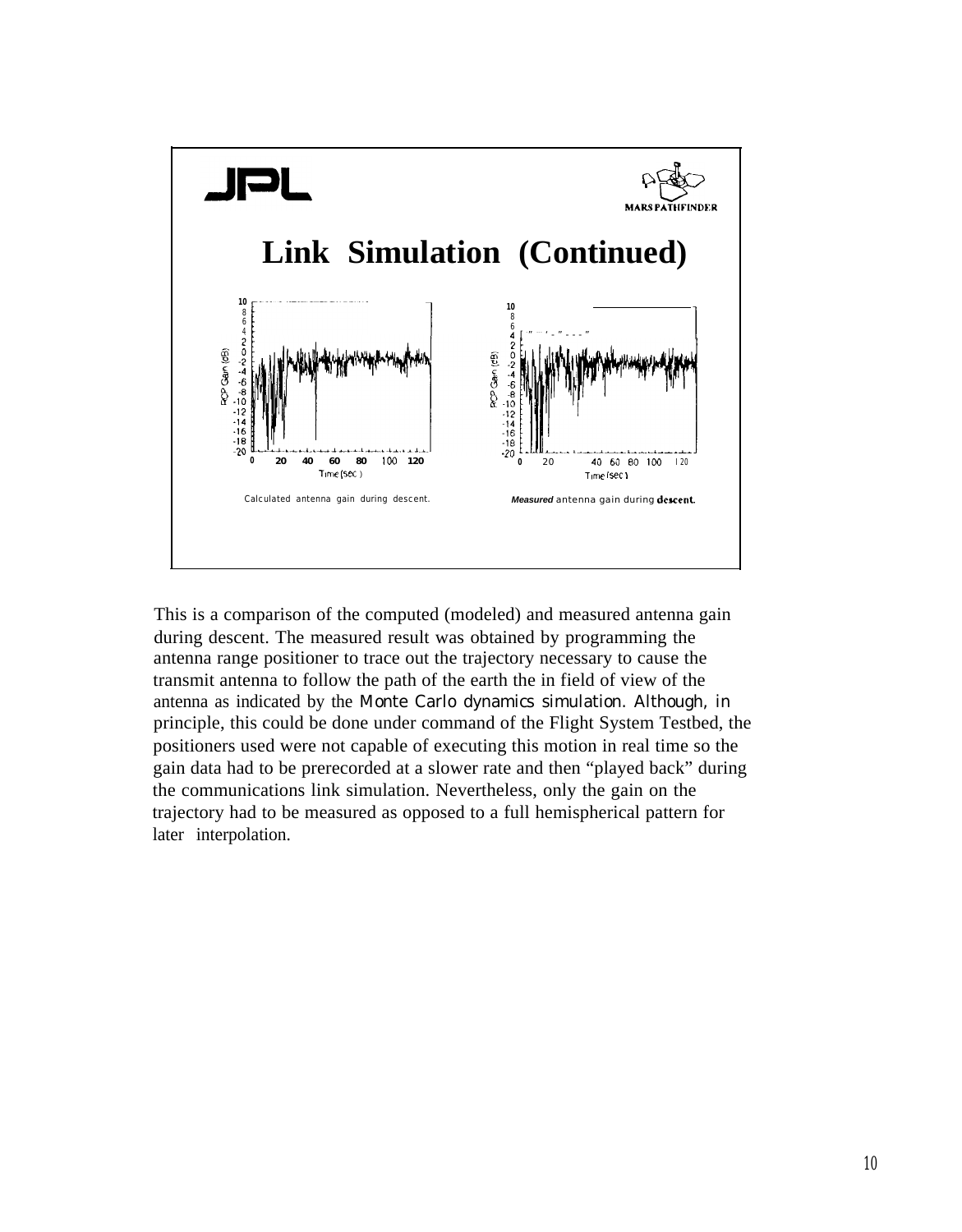

It is intended that this system provide to the testbed both amplitude *andphase* data concerning the measured antenna. Phase data is considerably more involved to obtain. It requires that phase variations due to positioner motion induced variations in transmitter/receiver distance be removed from the data. The means for doing this is under development using robotics theory to model the positioner. The results will be reported at a later date.

For the present case study, latency required that data be prerecorded. However, the physical motion involved here is much more rapid than that typically encountered in a deep space spacecraft maneuver. Thus, it is anticipated that in such situations the range positioners will be able to operated in real time under control of the FST simulation. This is a goal for our next case study.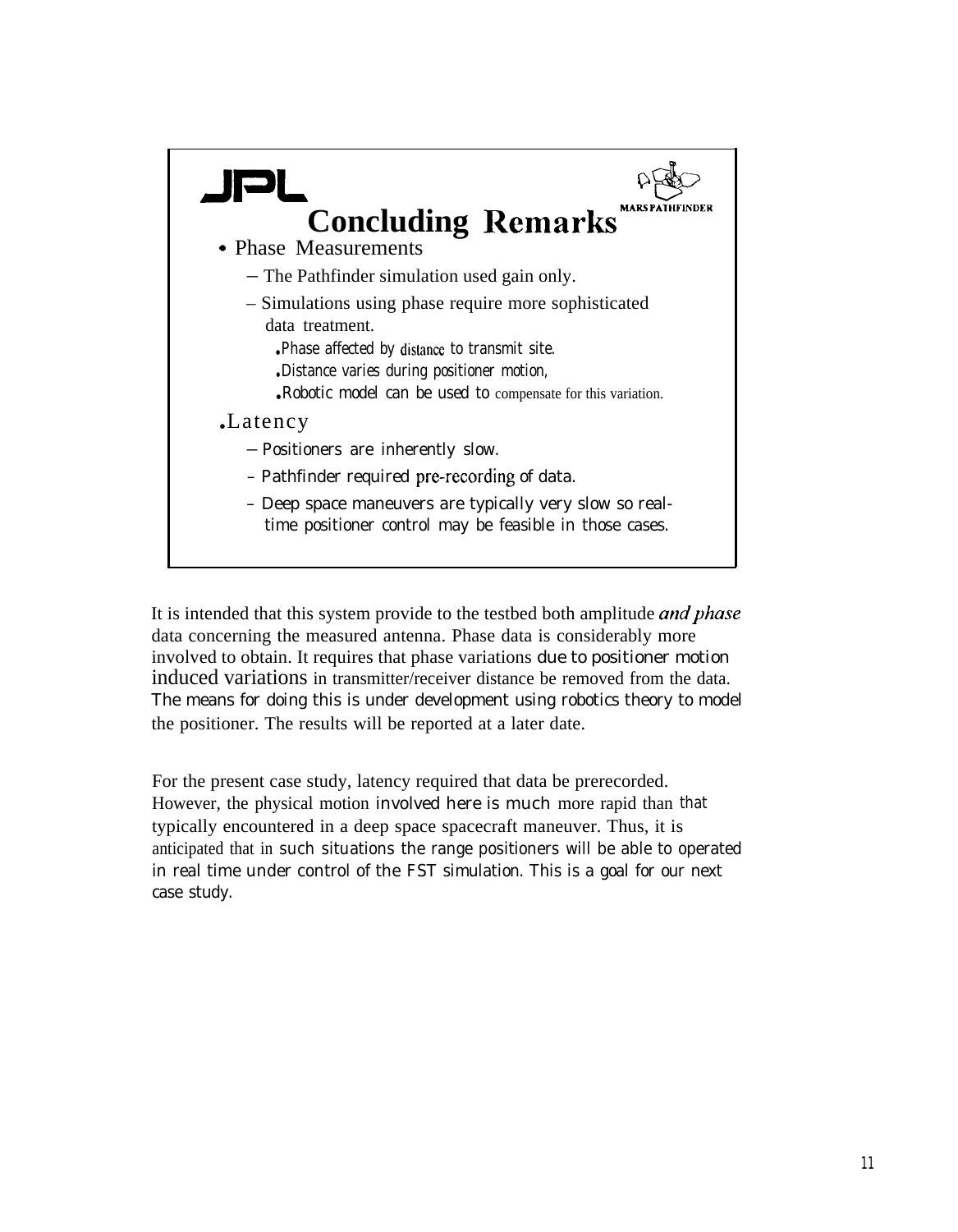## An Application of the "Virtual Spacecraft" Concept in Evaluation of the Mars Pathfinder Lander Low Gain Antenna

R. J. Pogorzelski\* and R. J. Beckon Jet Propulsion Laboratory California Institute of Technolog 4800 Oak Grove Drive Pasadena, CA 91109-8099

'I'he virtual spacecraft concept is embodied in a set of subsystems, either in the form of hardware or computational models, which together represent all, or a portion of, a spacecraft. For example, the telecommunications transponder may be a hardware prototype while the propulsion system may exist only as a simulation. As the various subsystems are realized in hardware, the spacecraft becomes progressively less virtual. This concept is enabled by JPL's Mission System Testbed which is a set of networked workstations running a message passing operating system called "TRAMEL" which stands for Task Remote Asynchronous Message Exchange Layer. Each simulation on the workstations, which may in fact be hardware controlled by the workstation, "publishes" its operating parameters on TRAMEL and other simulations requiring those parameters as input may "subscribe" to them. In this manner, the whole simulation operates as a single virtual system.

This paper describes a simulation designed to evaluate a communications link between the earth and the Mars Pathfinder Lander module as it descends under a parachute through the Martian atmosphere toward the planet's surface. This link includes a transmitter and a low gain antenna on the spacecraft and a receiving antenna and receiver on the earth as well as a simulation of the dynamics of the spacecraft. The transmitter, the ground station antenna, the receiver and the dynamics are all simulated computationally while the spacecraft antenna is implemented in hardware on a very simple spacecraft mockup. The dynamics simulation is a record of one output of the ensemble of outputs of a Monte Carlo simulation of the descent. Additionally, *the* antenna/spacecraft mock-up system was simulated using APATCH, a shooting and bouncing ray code developed by Demaco, Inc. The antenna simulation, the antenna hardware, and the link simulation are all physically located in different facilities at JPL separated by several hundred meters and are linked via the local area network (LAN).

The Mars Pathfinder Lander low gain antenna is an azimuthally isotropic short monopole with a small skirt to limit radiation into the lower hemisphere. Thus, it has a pattern null in the vertical direction. The lander mock-up is a truncated three sided pyramid, as represented in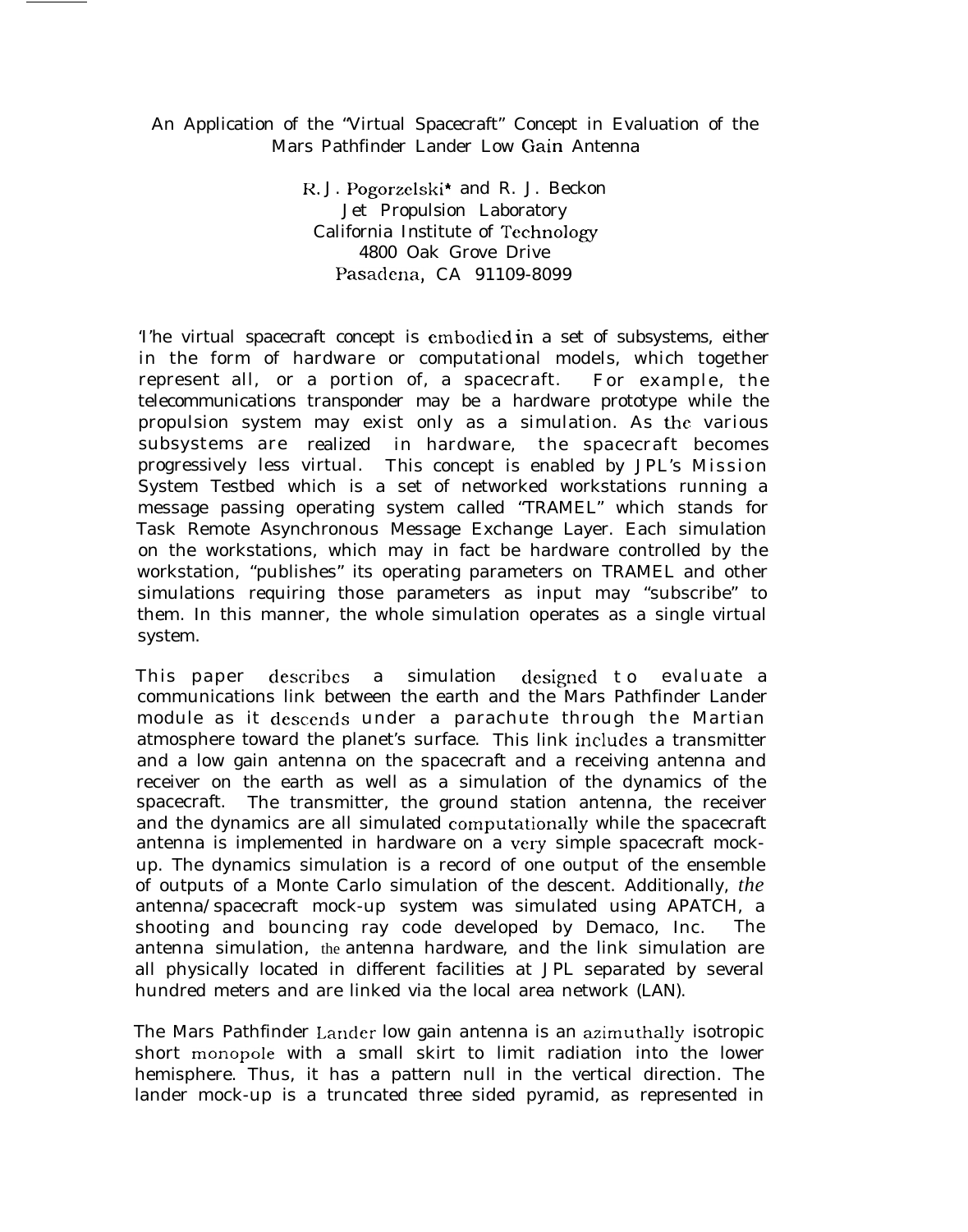Figure 1, simulating the descent configuration of the spacecraft. 'l'he low gain antenna is mounted on a support mast about 6" long on the lander at the midcllc of the top ecige of one of the petals. The mast is tilted by about 12 degrees inboard placing the phase center of the antenna slightly above the lander as shown. The antenna model was established by matching the far zone pattern of a three element colinear array to the measured free space antenna pattern. This required a complex weighting of 4.0 for the center element and 0.5 at -135 degrees for the end elements. Interaction of the radiation from the antenna with the spacecraft significantly modifies the pattern. So much so, in fact, that the modulation scheme for the actual flight link had to be modified as a result. An example computed pattern of the antenna when mounted on the mock-up is shown in Figure 2a along with that of the antenna alone for comparison. Figure 2b shows the measured pattern of the antenna on the mock-up.

As the spacecraft descends toward the surface beneath the parachute it swings and rotates causing the earth to execute a complicated trajectory through the pattern of the antenna. As mentioned earlier, the dynamics of the spacecraft during this phase of the mission was simulated via Monte Carlo techniques. One sample of the resulting ensemble of trajectories of the earth was selected for this study and this selected sample is shown in Figure 3.

The link simulation was carried out on the Mission System Testbed. The dynamics record as a function of time published angular coordinates of the earth relative to the lander at a sequence of times. These were used by the antenna simulation (or measurement) to provide corresponding antenna gain and phase to the link simulation process which computed bit error rate and corresponding errors in the message. Figure 4 shows the calculated antenna gain as a function of time during the descent of the lander. The message was "peter piper picked a pepper" repeated continuously. Example output of the link for our simulation looks like this. "peter piper pickow w?cnrqperpeter piper picked a pepper peter ..." Note that the errors are localized where the antenna gain drops as one might expect.

Acknowledgments: Thanks are due JPL personnel, J. Huang, W. R. Fickett,  $C. G.$  Conemac, and R. F. Thomas for help with the measurements, A. Behboud for providing the dynamics data, K.-M. Cheung anti C. S. Racho for developing anti running the communications link simulation, and N. W. Thomas anti C. K. Ames for their encouragement. The research described in this paper was carried out by the Jet Propulsion Laboratory, California Institute of Technology under contract with the National Aeronautics and Space Administration.